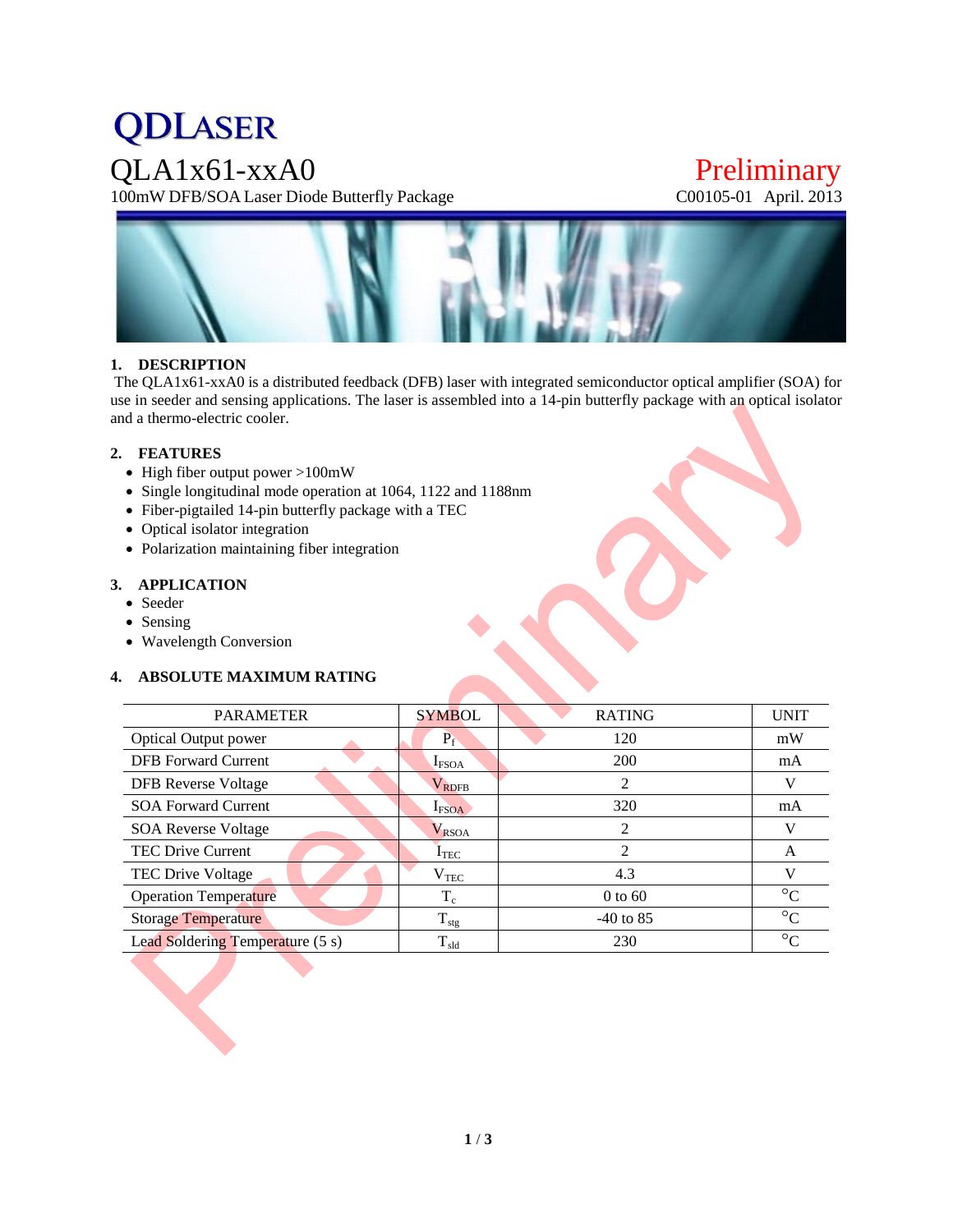# **QDLASER**

QLA1x61-xxA0 C00105-01

# **5. OPTICAL AND ELECTRICAL CHARACTERISTICS**

| $(TLD = 25oC, unless otherwise specified)$ |              |                   |                                  |                          |      |               |             |
|--------------------------------------------|--------------|-------------------|----------------------------------|--------------------------|------|---------------|-------------|
| <b>PARAMETER</b>                           |              | <b>SYMBOL</b>     | <b>TEST CONDITION</b>            | <b>MIN</b>               | TYP  | <b>MAX</b>    | <b>UNIT</b> |
|                                            | QLA1061-64A0 |                   |                                  | $1059*$                  | 1064 | $1069*$       | nm          |
| Peak Wavelength                            | QLA1161-22A0 | $\lambda_{\rm p}$ | CW, $P_f = 100$ mW               | $1117*$                  | 1122 | $1127*$       |             |
|                                            | QLA1161-88A0 |                   |                                  | 1183*                    | 1188 | $1193*$       |             |
| <b>Fiber Output Power</b>                  |              | $P_f$             | <b>CW</b>                        | 100                      |      | -             | mW          |
| <b>Threshold Current</b>                   |              | $I_{th}$          | <b>CW</b>                        | -                        | 30   | -             | mA          |
| <b>DFB</b> Operation Current               |              | $I_{op$           | CW, $P_f = 100$ mW               |                          | 100  | 180           | mA          |
| <b>DFB</b> Operation Voltage               |              | $V_{opDFB}$       | $CW, P_f = 100$ mW               | -                        |      | 2.5           | V           |
| <b>SOA Operation Current</b>               |              | $I_{opSOA}$       | CW, $P_f = 100$ mW               |                          | 250  | 300           | mA          |
| <b>SOA Operation Voltage</b>               |              | $\rm V_{opSOA}$   | $CW, P_f = 100$ mW               | -                        |      | $2.5^{\circ}$ | V           |
| Sidemode Suppression Ratio                 |              | <b>SMSR</b>       | CW, $P_f = 100$ mW               | $\overline{\phantom{a}}$ | 40   | ۰             | dB          |
| <b>Polarization Extinction Ratio</b>       |              | <b>PER</b>        | $CW, P_f = 100$ mW               | 15                       | 20   |               | dB          |
| <b>Thermistor Resistance</b>               |              | Rth               | $T_{LD} = 25^{\circ}C$ , B=3900K | 9.5                      | 10   | 10.5          | $k\Omega$   |

\*Peak wavelength tolerance of +/-1nm is available as an option.

# **6. OUTLINE DRAWING**





# **7. PIN CONFIGURATION**

|   | No. Description   |    | No. Description  |
|---|-------------------|----|------------------|
|   | $TEC (+)$         | 8  | <b>NC</b>        |
| 2 | <b>Thermistor</b> | 9  | N <sub>C</sub>   |
| 3 | NC                | 10 | <b>DFB</b> Anode |
|   | N <sub>C</sub>    | 11 | Common Cathode   |
| 5 | Thermistor        | 12 | SOA Anode        |
| 6 | NC                | 13 | Case Ground      |
|   | NC.               | 14 | $TEC$ (-)        |



**KFY**